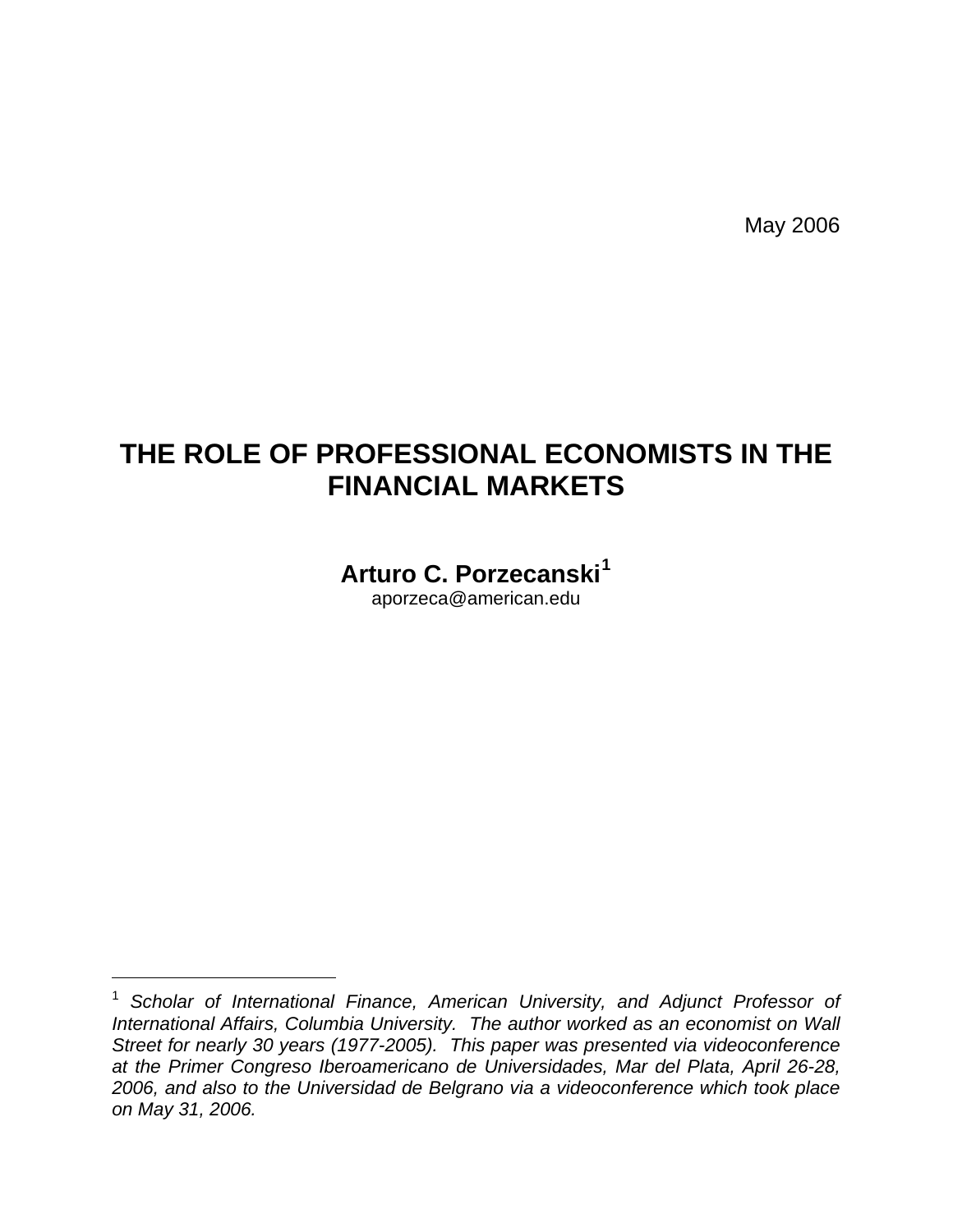## **THE ROLE OF PROFESSIONAL ECONOMISTS IN THE FINANCIAL MARKETS**

### **Arturo C. Porzecanski**

Economists have always been interested in the workings of the financial markets, but most of them neither seek nor get the opportunity to work in a financial institution as a professional economist. Here we detail how (a minority of) economists became involved in the financial markets, and what that professional involvement has entailed, in order to come up with implications for economists who are considering working in the financial markets as well as for the universities that provide training for future economists.

#### **Historical background**

In the formative stages of the economics profession, to be sure, things were very different. For example, the great classical economist David Ricardo developed a comprehensive knowledge of the London money, bond and equity markets as they functioned in the early 19th century.<sup>[2](#page-1-0)</sup> He acquired this knowledge as an industry insider, however, thanks to a career as a stockbroker (under the tutelage of his father) and then as a bond trader – before he took an interest in what we now call "economics." By the time Ricardo read a copy of Adam Smith's *The Wealth of Nations* when he was 27 years old – the book that sparked his lasting passion for economics – he had already

<span id="page-1-0"></span> 2 See Timothy Davis, "David Ricardo, financier and empirical economist," *European Journal of the History of Economic Thought* (Spring 2002), pp. 1-16.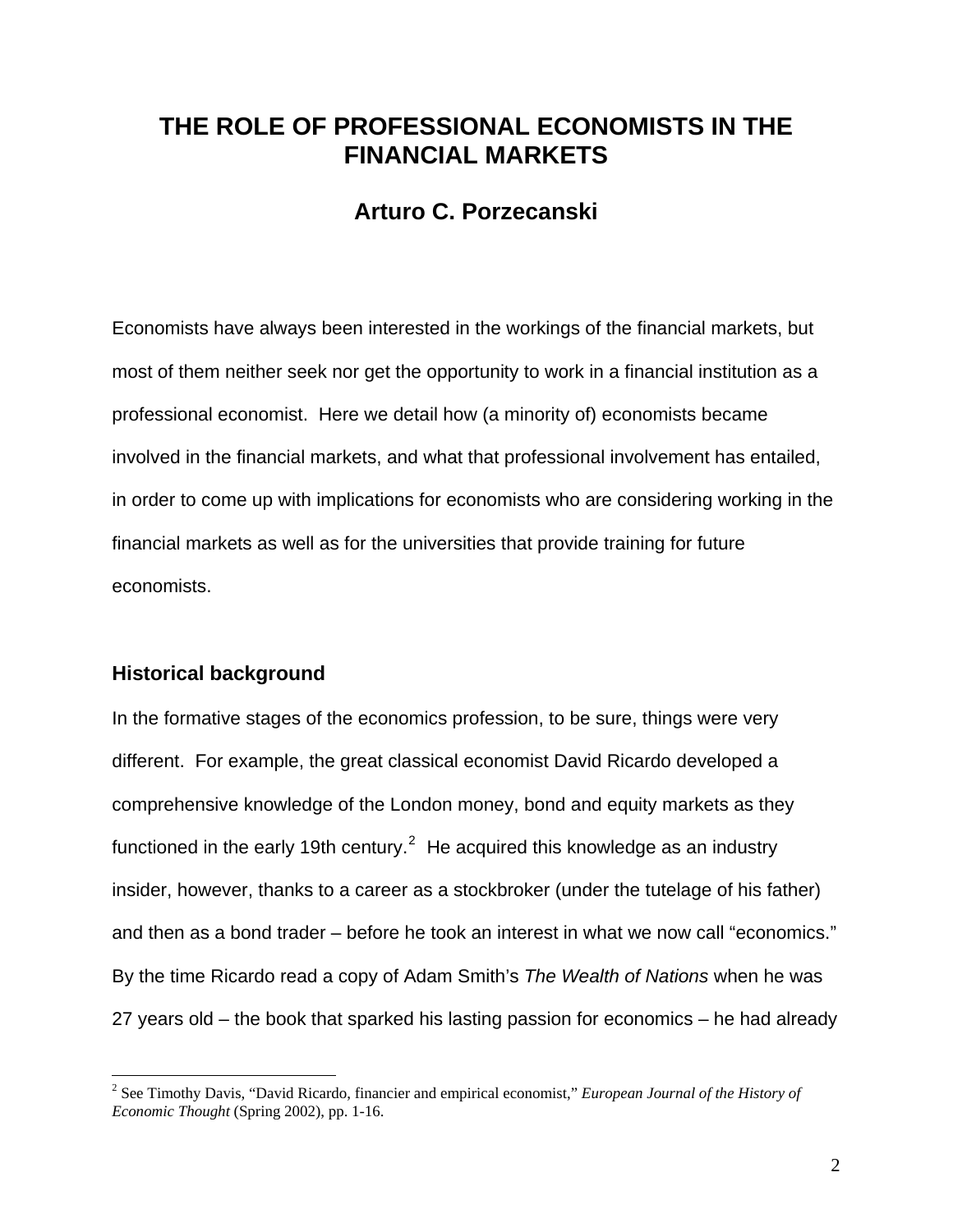been working in the London financial markets for over a dozen years and had amassed a fortune that allowed him to turn his attention to more intellectual pursuits. Nowadays, in sharp contrast, virtually everyone learns economics in the classroom rather than on the job, and then applies their mastery of economic concepts and analysis to various situations, such as those that arise in the financial markets.

Large commercial banks and industrial corporations in the United States began to employ economists in the 1930s, in the wake of the Great Depression. "Each great bank maintains an economist nowadays" noted a business monthly in 1936, as part of an interview with the then economist for the Chase National Bank, a forerunner of J.P. Morgan Chase. $^3$  $^3$  A young David Rockefeller spent the summer of 1937, in fact, as an intern with Chase's economics department, after he had completed a first year of graduate study in economics at the University of Chicago. $4$  And yet, there is no evidence that during the 1930s economists played much of a role in, or were even hired by, investment banks, brokerage houses or asset-management firms – namely, by the financial intermediaries that constitute the core of Wall Street.<sup>[5](#page-2-2)</sup> Indeed, the demand for economists in the private sector was quite limited. By 1940, fewer than 70 new professional economists, representing a mere 8% of the total number who obtained a

<span id="page-2-0"></span><sup>&</sup>lt;sup>3</sup> See Herbert Corey's interview with Benjamin M. Anderson Jr., *Nation's Business* (August 1936), p. 27. 4 Bookgraduate would return to the Checa in 1946, equated vector obtaining his Ph.D. degree in accommit-

<span id="page-2-1"></span><sup>&</sup>lt;sup>4</sup> Rockefeller would return to the Chase in 1946, several years after obtaining his Ph.D. degree in economics, to start a career that would eventually lead him to the chairmanship of the bank. See John D. Wilson, *The Chase: The Chase Manhattan Bank, N.A., 1945-1985* (Boston, MA: Harvard Business School Press, 1986), p. 26. 5

<span id="page-2-2"></span>For example, there is no mention of economists in Vincent P. Carosso, *Investment Banking the America: A History* (Cambridge, MA: Harvard University Press, 1970).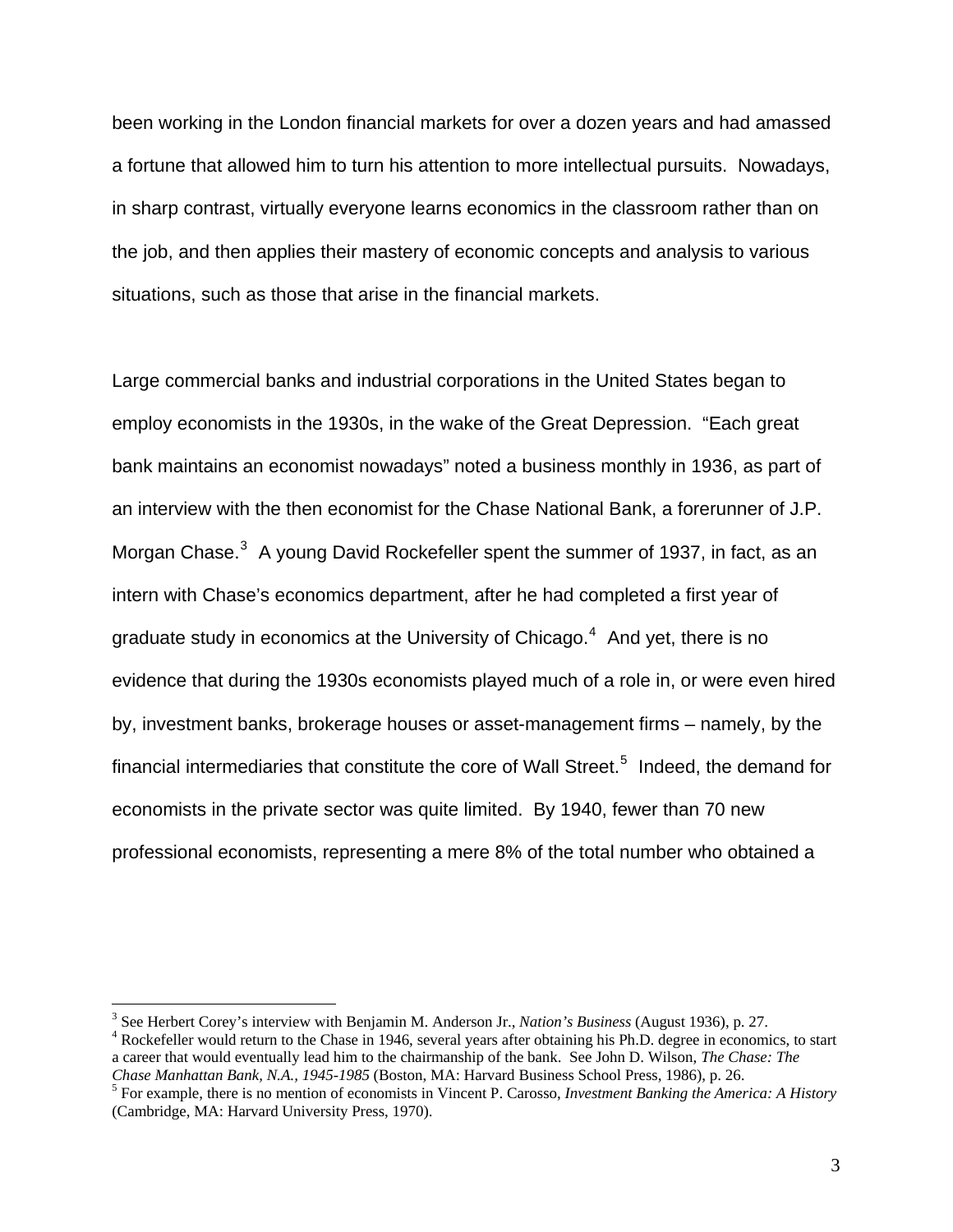Ph.D. in economics during the 1930s in the United States, had managed to find jobs in the business community.<sup>[6](#page-3-0)</sup>

Job opportunities for economists in business, though not yet in finance, began to open up during the 1940s and 1950s, both in the United States and in Europe. By the early 1950s, there were about 600 persons serving as professional economists throughout the US business community. A survey of the economics departments of major US companies yielded replies from 49 firms including 27 industrial concerns, 13 banks and insurance companies, four public utilities, and five other companies. One quarter of the companies had a single economist; one third of the firms employed two or three economists; and another third of those surveyed employed four or more economists.<sup>[7](#page-3-1)</sup> Their main responsibilities were to follow domestic and international business conditions, demand and prices for their firms' products, governmental policies, and developments in the money and capital markets. By the early 1960s, the US business community was the destination of about 11% all economists who had earned a Ph.D. degree during in the 1950s.<sup>[8](#page-3-2)</sup>

It was in the 1960s, and especially during the turbulent 1970s and early 1980s, that economists were hired in larger numbers, and rose to prominence, on Wall Street. Increasingly sharp swings in the pace of economic activity, ever more activist fiscal and monetary policies, an escalation of inflation and interest rates in the wake of two oil

<span id="page-3-0"></span><sup>6</sup> See Howard Bowen, "Report on graduate education in economics," *American Economic Review* (September 1953, Part Two), p. 11.

<span id="page-3-1"></span> $^7$  *Ibid*, pp. 18-19.

<span id="page-3-2"></span>See Francis M. Boddy, "The demand for economists," *American Economic Review* (May 1962), p. 505.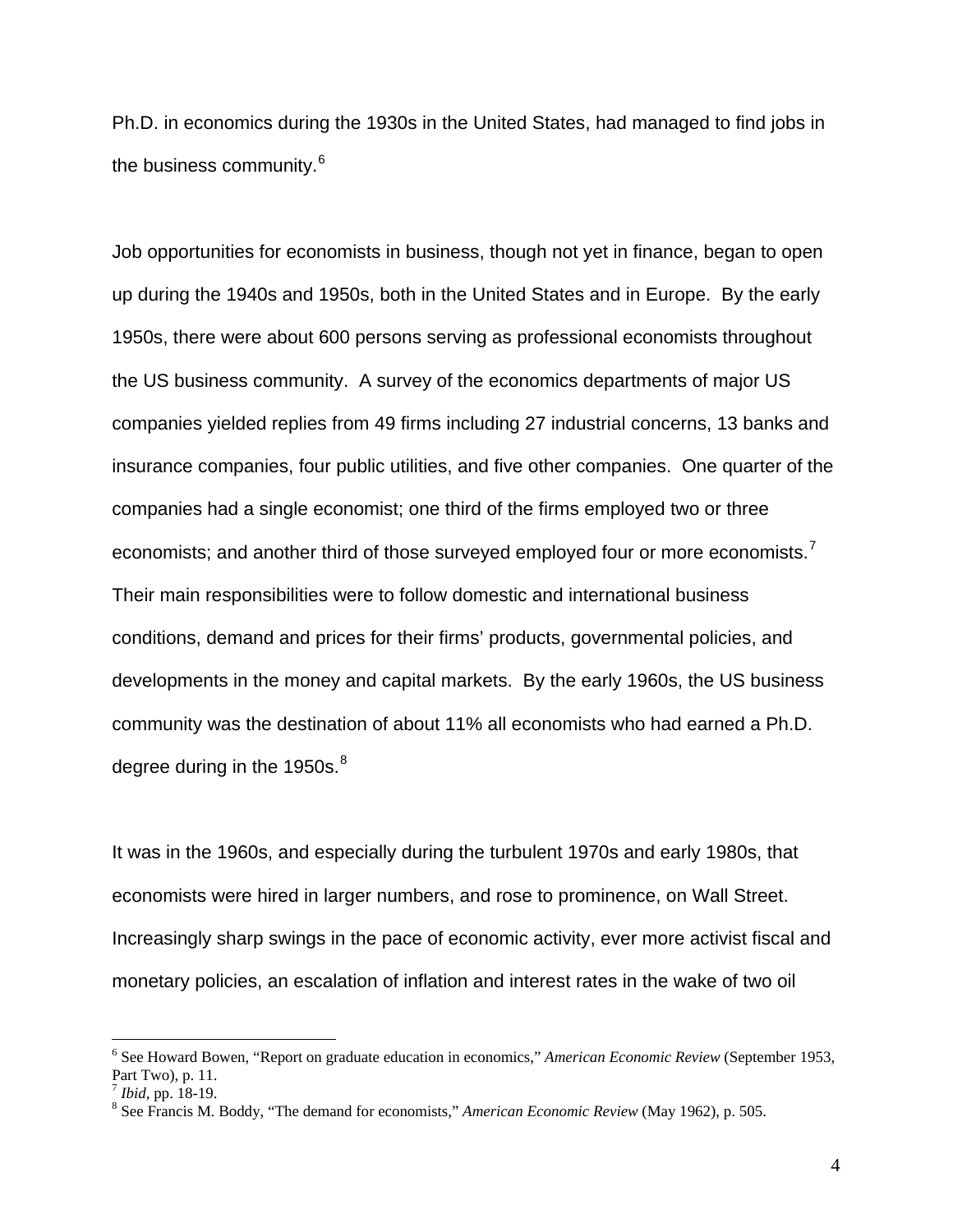price shocks, and the collapse of the Bretton Woods regime of fixed exchange rates – these were the underlying factors that increased the demand for macroeconomic analysis, and particularly for accurate economic and financial forecasts. One of the early beneficiaries was Henry Kaufman, whose academic background combined an undergraduate degree in economics with a business school Ph.D. in finance, plus several years of work experience at the credit department of a bank and at the Federal Reserve. He was recruited by Salomon Brothers in 1962, when he was 35 years old, to start up a fixed-income research effort. In order to determine future trends in the value of bonds, Kaufman began to monitor the operations of the Federal Reserve and the U.S. Treasury – thus becoming one of the founding fathers of the art and science of "Fed watching" – for the purpose of forecasting future credit conditions. $9$  His mostly accurate warnings about looming inflationary pressures, the dangers of rapid debt accumulation, the specter of rising interest rates, and the risks inherent in financial deregulation, securitization, and globalization, earned him the sobriquet "Doctor Doom." As Salomon's outspoken chief economist, eventual head of a large research department, and ultimately Vice Chairman of his firm, no financial economist before or since has ever matched the influence that Kaufman exercised in his heyday (the 1970s and early 1980s).

The influx of professional economists to Wall Street in the wake of the economic and financial upheavals of the 1970s and 1980s was such that, by 1985, nearly 600 members of the American Economic Association reported that they were working in

<span id="page-4-0"></span><sup>9</sup> See Henry Kaufman, *On Money and Markets: A Wall Street Memoir* (New York: McGraw-Hill, 2000), p. 139.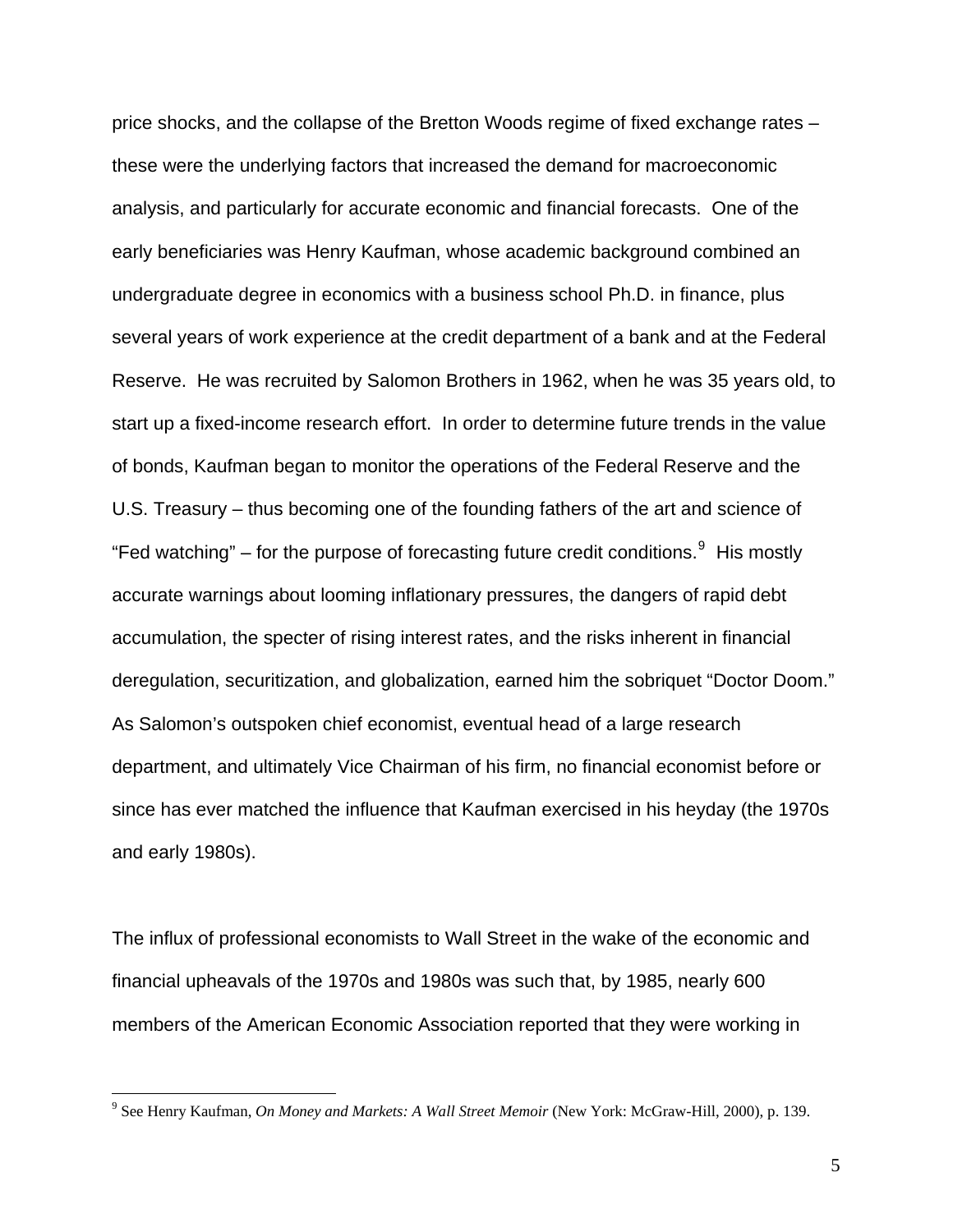banking or finance.<sup>[10](#page-5-0)</sup> Another 900 or so, for their part, identified themselves as working in business or industry. Despite the impressive increase in the absolute number of economists working in the US financial markets, they remained in the minority in relation to the overall community of AEA members. Economists working in banking or finance represented a mere 4.4% of the total, and those engaged in business or industry accounted for 6.8% of total AEA employment. As had been the case in prior decades, as of the mid-1980s the vast majority of economists based in the United States were working in academia (60% of total) or, to a much lesser extent, in government (13%).<sup>[11](#page-5-1)</sup>

In Europe and beyond, meantime, there were economists working in the major financial institutions and in large industrial concerns, but with the exception of some of the economists in London, they were mostly relegated to staff functions and were not directly involved in the financial markets. In the stormy 1970s or 80s, there never arose a European, Asian or Latin American equivalent of a Henry Kaufman – namely, someone who could move their financial markets by persuading issuers and investors to buy or sell securities or currencies on the basis of their economic forecast. For a variety of reasons, many of the best economists in Europe had  $-$  and still have  $-$  a strong incentive to be recognized and gain influence by getting involved in politics, for the purpose of being appointed to central bank, finance ministry, or other executive

<span id="page-5-0"></span> $10$  According to other sources of information, in the early 1980s there were nearly 300 economists working in commercial banks, about 30 in investment banks, and still more in insurance companies and credit-rating agencies. See George G. Kaufman, "The academic preparation of economists employed by commercial and investment banks," *Journal of Money, Credit and Banking* (August 1984), p. 352.<br><sup>11</sup> See Edward A. Schroeder IV, "Careers in economics. a sample study of AEA members," *Journal of Economic* 

<span id="page-5-1"></span>*Education* (Autumn 1988), p. 391. AEA members that were retired or resided outside the US were excluded from the sample of more than 13,000 respondents. The overall membership of the AEA grew from about 3,000 in 1940 to 11,000 in 1960, 19,000 in 1970, and a peak of 22,000 in 1993.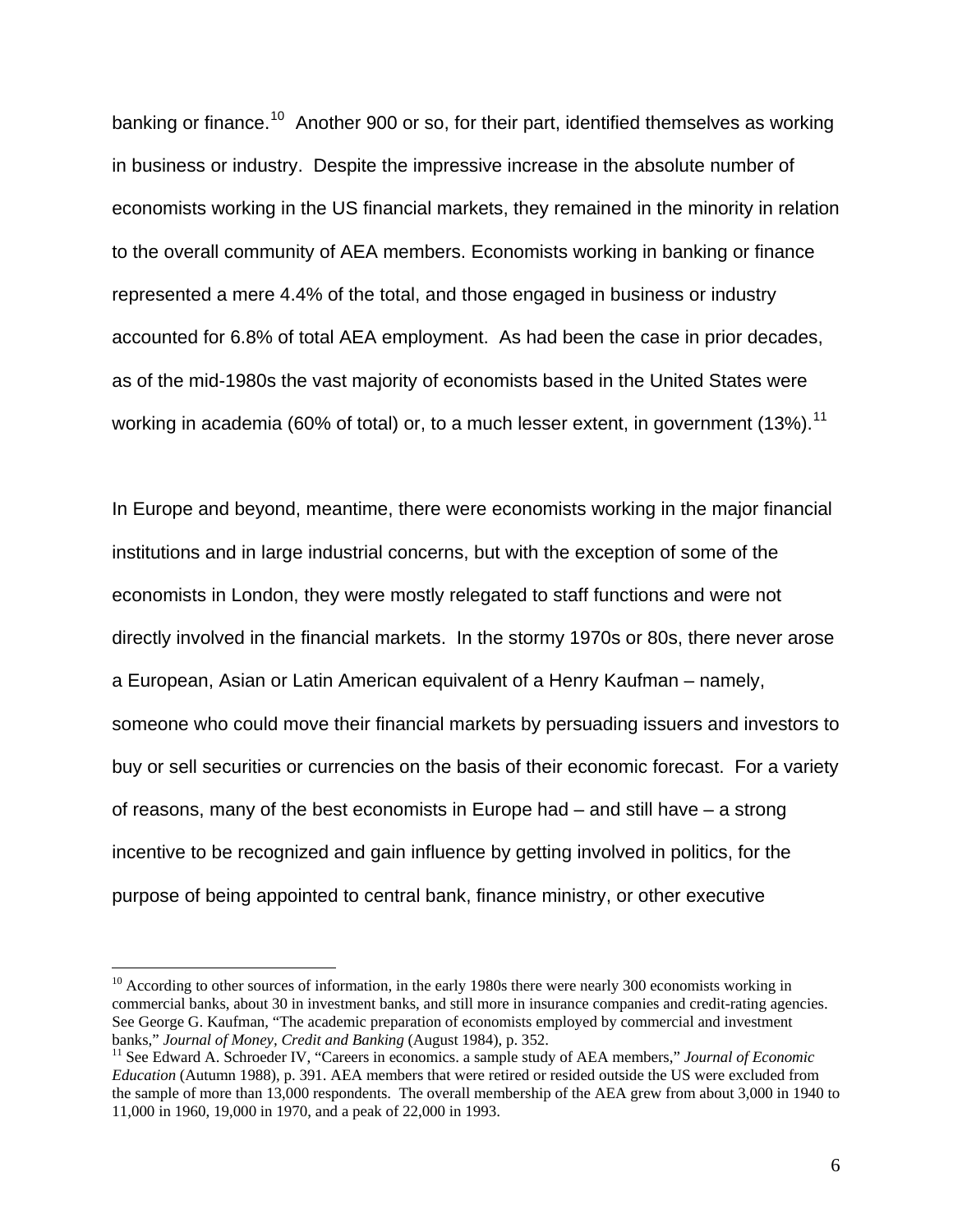positions.[12](#page-6-0) The same would apply to professional economists in Asia, Latin America and elsewhere in the developing world during the 1990s – and is still the case nowadays: there is no greater prestige than to be appointed to a high government post. More often than not, the first economists based in financial centers such as Frankfurt, São Paulo, Tokyo or Singapore to advise issuers and investors (in stocks, bonds or currencies) were employed by US financial institutions, such as J.P. Morgan, Goldman Sachs or Citibank. They set the standard in terms of how to put economists to good use (in the financial markets), a standard that would later be emulated by domestic and European financial institutions.

Indeed, the 1980s and 1990s would see an expansion of the role of financial economists to encompass coverage of international developments in general, and of investment risks and opportunities in the emerging markets, in particular. The globalization of investment horizons and the interconnection of financial markets throughout the world meant that economists with a different background were needed in New York, London and other financial capitals – those with a specialization in international and development issues, firsthand knowledge of regions such as Latin America, Asia and the Middle East, a willingness to travel and possibly to relocate, and fluency in languages other than English. The downfall of communism and the expansion of financial markets throughout Eastern Europe, as well as the emergence of China as a major investment destination, also added to the demand for economists with an international or development orientation. These economists would work alongside

<span id="page-6-0"></span><sup>&</sup>lt;sup>12</sup> See Bruno S. Frey and Reiner Eichenberger, "American and European economics and economists," *Journal of Economic Perspectives* (Autumn 1993), pp.185-193.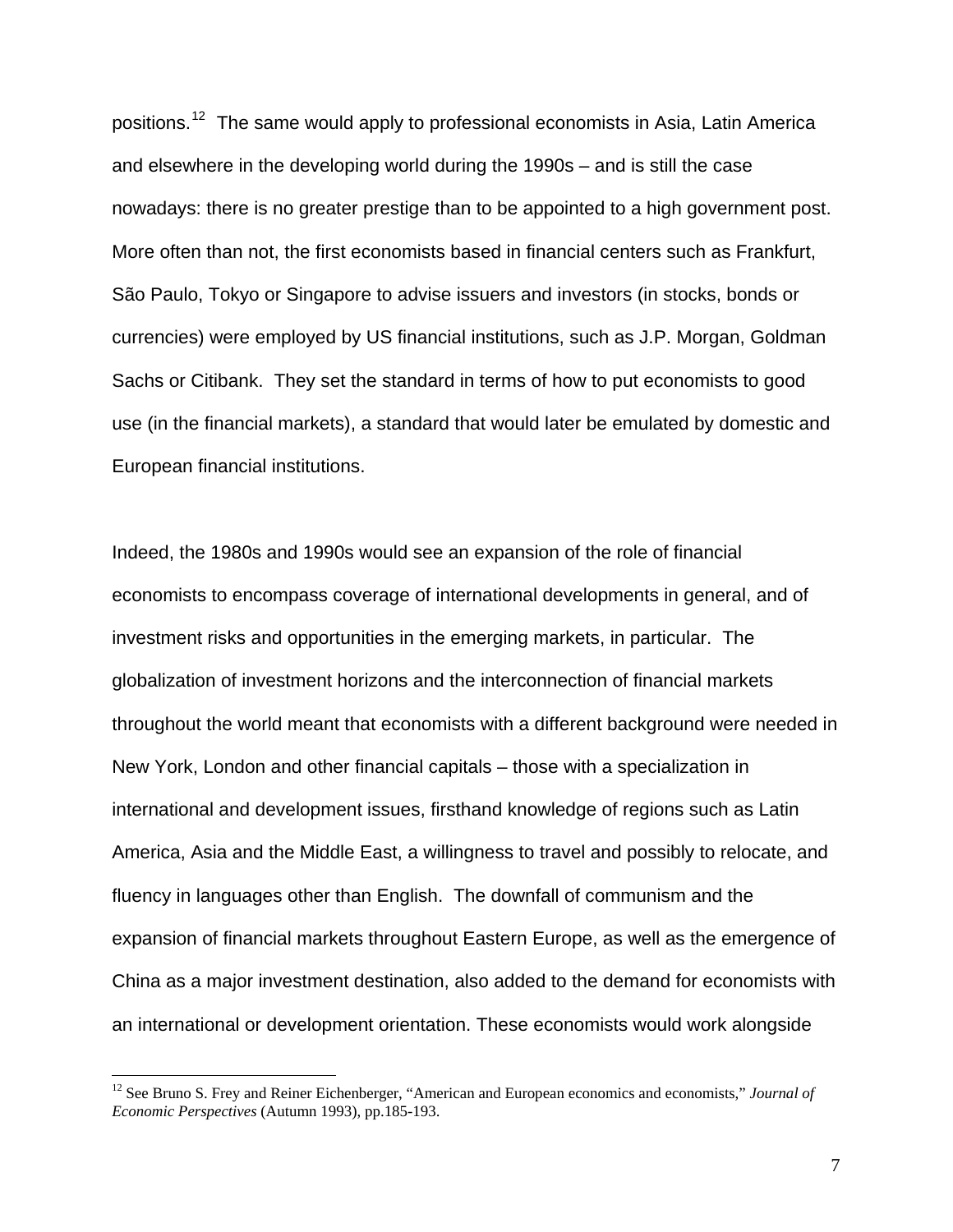their peers – namely, the more traditional Fed (Federal Reserve), ECB (European Central Bank) and BoJ (Bank of Japan) watchers, the USD/EUR and USD/JPY currency forecasters, and the OECD data analysts – and they would learn from them, adopting and adapting their best technical practices.

In recent years, the reputation of financial markets research, at least as practiced on Wall Street by investment banks, has been besmirched by scandals that came to light after the bursting of the Internet bubble in 2000. The scandals involved some highprofile equity analysts covering the technology and telecommunications industries, who exaggerated the likely performance of the companies they were following and failed to point out to investors some of the risks entailed – probably because their compensation was tied directly or indirectly to the underwriting fees that their employers were earning from those same companies. Although no economists were involved in these scandals, many new rules governing all research distributed to US investors have since been put in place for the purpose of ensuring that analysts are as objective as possible, including a provision forbidding compensation to research analysts out of investment banking profits. One consequence, however, is that the production of research on Wall Street, whether by American or foreign banking firms operating in the US, has now become a heavily regulated, formalized, and thus more costly activity.<sup>[13](#page-7-0)</sup> Economists working in the financial industry are not immune to the new regulatory climate, and thus compensation and hiring trends have not been favorable for them, as well as for other researchers, as of late. Since US standards often end up being adopted elsewhere

<span id="page-7-0"></span><sup>&</sup>lt;sup>13</sup> See Yoon-Young Lee and Stephanie Nicolas, "Research analyst independence: efforts to eliminate conflicts lead to conflicting requirements," *Journal of Investment Compliance* (Fall 2003), pp. 15-24; and Kyle L. Brandon, "Research management issues: how are the rules working?," *SIA Research Reports* (March 14, 2006), pp. 3-7.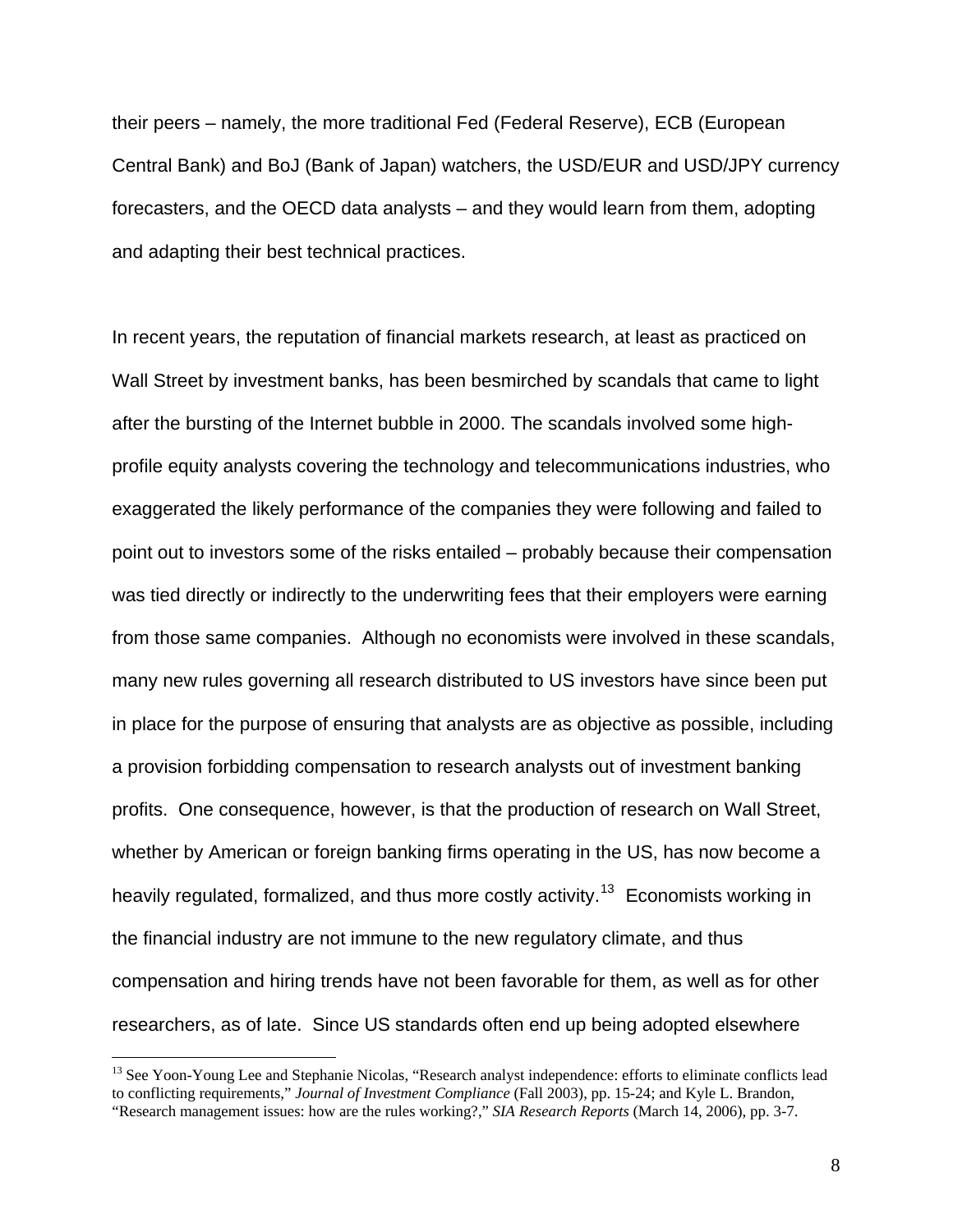around the world, because consumers – in this case, investors and regulators – demand them, chances are that many financial economists will have to abide by the new rules, regardless of where they are located, and that they too will have to bear some of the cost.

#### **Economists in financial markets**

 $\overline{a}$ 

The economists who work in financial institutions tend to be remunerated very well relative to their peers in industry, academia or government – but their work schedule is very long and demanding, and they have little or no job security.

The National Association of Business Economics (NABE), which represents mostly professional economists working in the United States outside of academia, carries out a survey of compensation among its members every two years. The latest such survey, produced in 2004, reveals that economists working on Wall Street earned on average almost 250,000 dollars per annum, which was 75% more than did economists in industry, nearly twice as much as their peers in commercial banking or insurance, and more than two-and-a-half times as much as their colleagues in government or academia. These compensation figures are averages, as noted; this author is personally acquainted with quite a few Wall Street economists who have earned more than 500,000 dollars per year, and also with a small minority of very successful ones that have earned more than one million dollars per annum.<sup>[14](#page-8-0)</sup>

<span id="page-8-0"></span><sup>&</sup>lt;sup>14</sup> From personal experience, we know that some of the highly (and highest) paid economists on Wall Street are so busy that they do not have time to fill out surveys such as the one carried out by the NABE.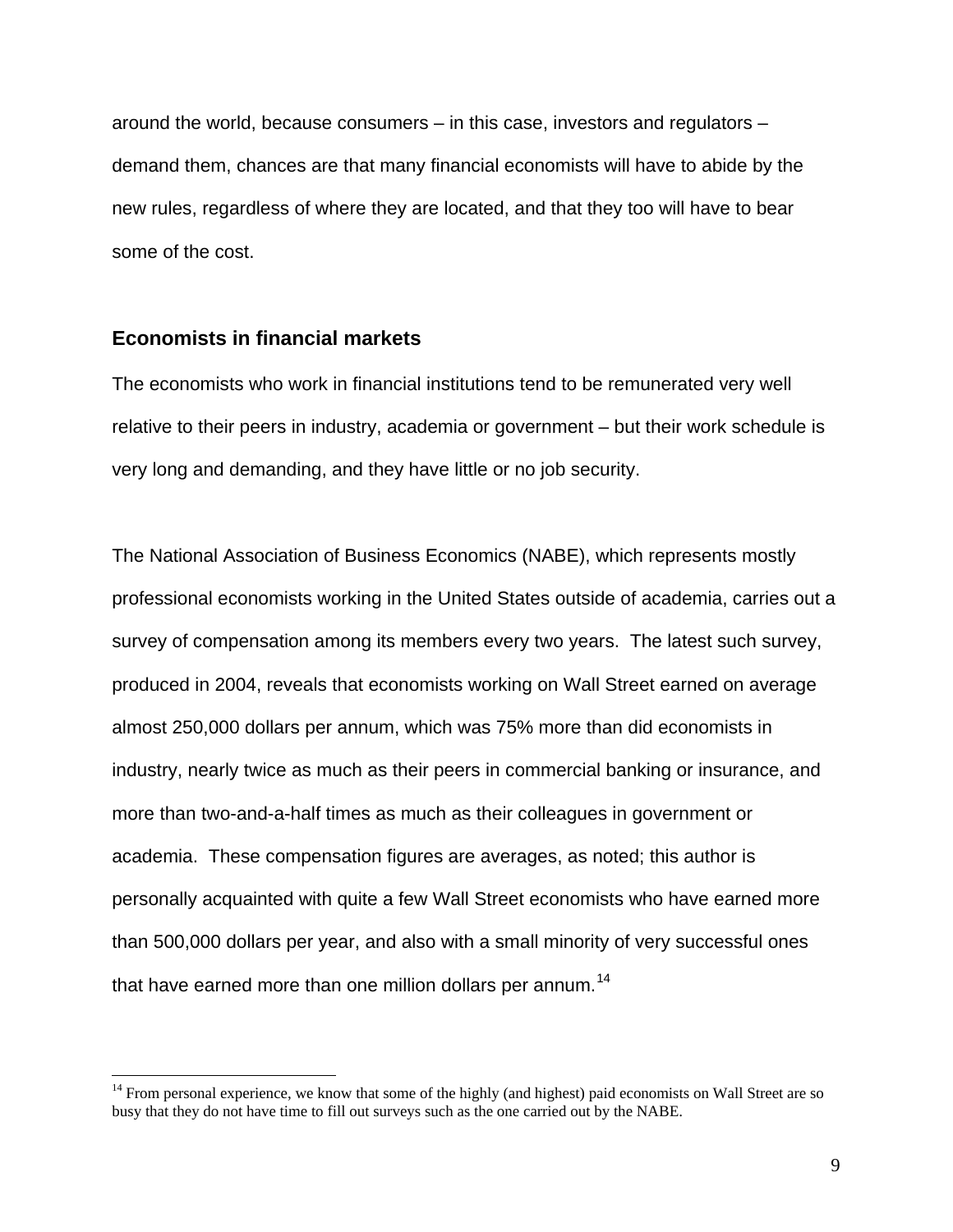|                           | Base salary   |               | <b>Other compensation</b> |               | Total earnings* |
|---------------------------|---------------|---------------|---------------------------|---------------|-----------------|
|                           | <b>Median</b> | <b>Number</b> | <b>Median</b>             | <b>Number</b> | <b>Median</b>   |
| Securities & investments  | 148,500       | 32            | 100,000                   | 31            | 245,375         |
| Manufacturing             | 118,100       | 34            | 30,000                    | 25            | 140.159         |
| Consulting                | 116,000       | 97            | 30,000                    | 68            | 137,031         |
| Banks & insurance         | 105,000       | 99            | 27,700                    | 84            | 128,503         |
| Nonprofit research        | 119,000       | 22            | 14,000                    | 11            | 126,000         |
| Trade associations        | 111.500       | 33            | 12.000                    | 23            | 119,864         |
| Other                     | 99.000        | 50            | 14,500                    | 32            | 108,280         |
| <b>Public utilities</b>   | 90.000        | 56            | 15,000                    | 43            | 101,518         |
| Government & central bank | 93,420        | 114           | 5,000                     | 59            | 96,008          |
| Academic                  | 83,200        | 76            | 18,000                    | 31            | 90,542          |

#### **Figure 1: Compensation of economists by type of employment (USD/annum)**

*\*Calculated assuming that survey respondents who did not declare a compensation above and beyond their base salary had zero other compensation. Source: NABE, author's calculations.*

As is usually the case, however, "there is no free lunch." The workload of financial economists is very heavy and stressful. Especially in this day and age of the ubiquitous cell phone, Blackberry and laptop computer, it can be said that they are either at work or on call 24 hours a day, seven days a week. The position usually entails considerable domestic and foreign travel, be it to gather information or to visit clients, and this tends to affect their family and social life. Vacations tend to be short and are often interrupted by telephone calls or e-mail messages from the office or from clients.

The typical workday starts at around seven in the morning and does not end before seven o'clock in the evening. Economists are expected to read the leading newspapers and financial magazines, preferably before they arrive at their desks; monitor during the course of the day the latest information released by news organizations such as Bloomberg, CNN, Dow Jones and Reuters; and keep up with useful empirical research published by other economists, whether in academia, government agencies, or think tanks – at home and abroad. It is understood that they will maintain a database of statistical information and that they will use or develop an econometric model to come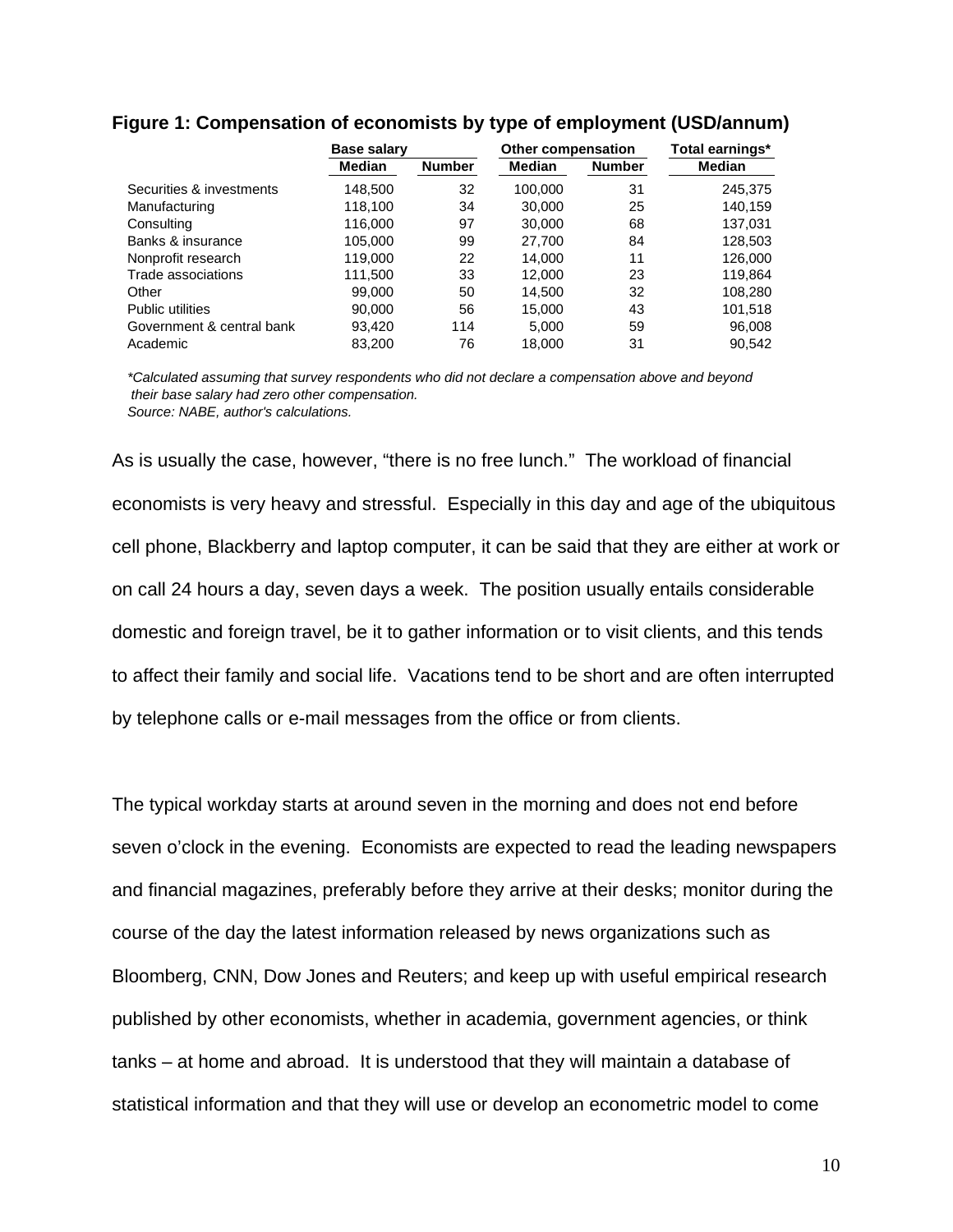up with forecasts of key macro variables like inflation, GDP growth and the foreign trade balance. To the extent that social, political or institutional factors affect the pace and nature of economic activity – and they always do – every macroeconomist must take them into consideration in shaping a view of the present and the likely future. Most importantly, these economists are expected to predict the behavior of financial variables such as interest rates, bond spreads and exchange rates – the ones that are of greatest relevance to issuers, traders and investors. The objective is not just to be right more often than wrong, but to be right more often than their counterparts in competitor firms.

Financial economists are also expected to convey their analysis of current events, and their views on the future, to actual and potential clients of their firm. They do this primarily by writing up and distributing "instant analyses" during the course of the day (via Bloomberg or e-mail), and also by producing more polished, original essays or studies every week or every other week (which are e-mailed and also printed and then mailed) – and frequently also on a monthly or quarterly publication schedule. Economists must communicate their views to clients by placing telephone calls and sending e-mail messages to them, visiting them on a regular (usually quarterly) basis, and otherwise getting their attention via interviews with newspapers and radio and television stations. The goal here is for economists – just like others carrying out fixed income, currency or equity research – to encourage existing and potential clients to act on the ideas and forecasts they have received by using the services of their employer.<sup>[15](#page-10-0)</sup>

<span id="page-10-0"></span><sup>&</sup>lt;sup>15</sup> See, for example, Richard A. Yamarone, "The business economist at work: Argus Research Corporation," *Business Economics* (July 1999), pp.65-70. For an even more frenetic lifestyle, see Nancy J. Kimelman, "The business economist at work: Thomson Financial Services," *Business Economics* (October 1998), pp. 53-55. For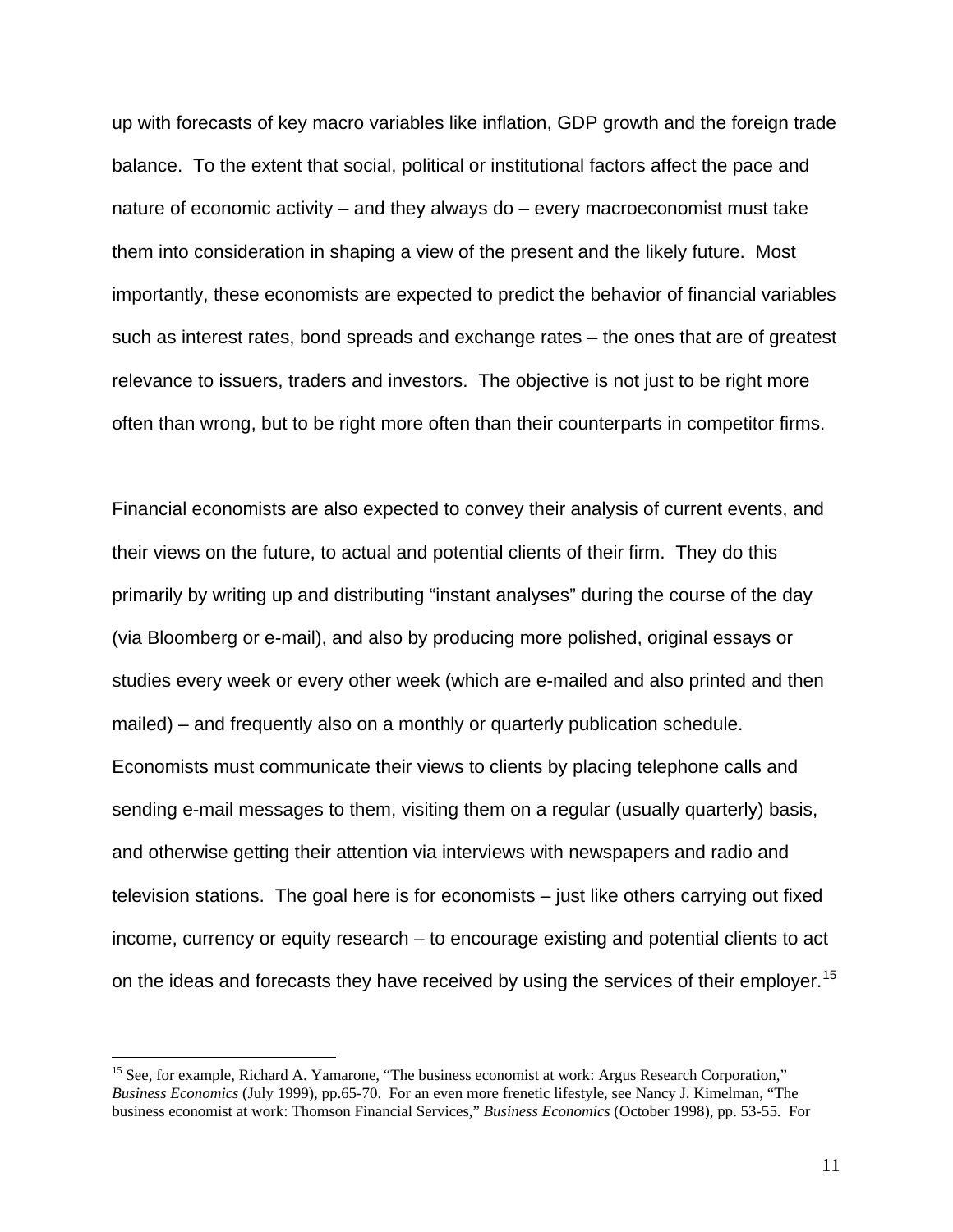For example, an economist working at an asset management company (e.g., a pension or mutual fund) tries to encourage investor clients to entrust more money to be managed by his/her firm, whereas an economist working for a broker-dealer attempts to spur issuer or investor clients to use the underwriting, trading or distribution capabilities of his/her firm. It is this attraction of new business that makes it possible for financial companies to cover the cost of economic and other types of financial research that is provided to clients free of charge.

Working as an economist in the financial markets is obviously not for everyone. It takes a special combination of interest, ability, dedication, stamina, risk-taking and ambition. It is definitely not suitable for those who are introverted, prefer working alone, dislike being regimented, are not "morning persons," abhor uncertainty, or value uninterrupted weekends and long holidays. In terms of what are some of the key ingredients for a successful professional experience in the financial markets – or for that matter in the private sector in general – the advice given more than half a century ago by an economist who was then head of marketing research at the Ford Motor Company still seems appropriate:

*"[The economist] must get things done. He is working for a money-making organization, and he can justify his position only if he strengthens the company's earning power by developing information that actually can be used to advantage*  by his management. ... He must recognize what is important, and get that part of

some historical background on the origins of financial forecasting, see also Kaufman, *op. cit.*, chapter 8, pp. 137- 155.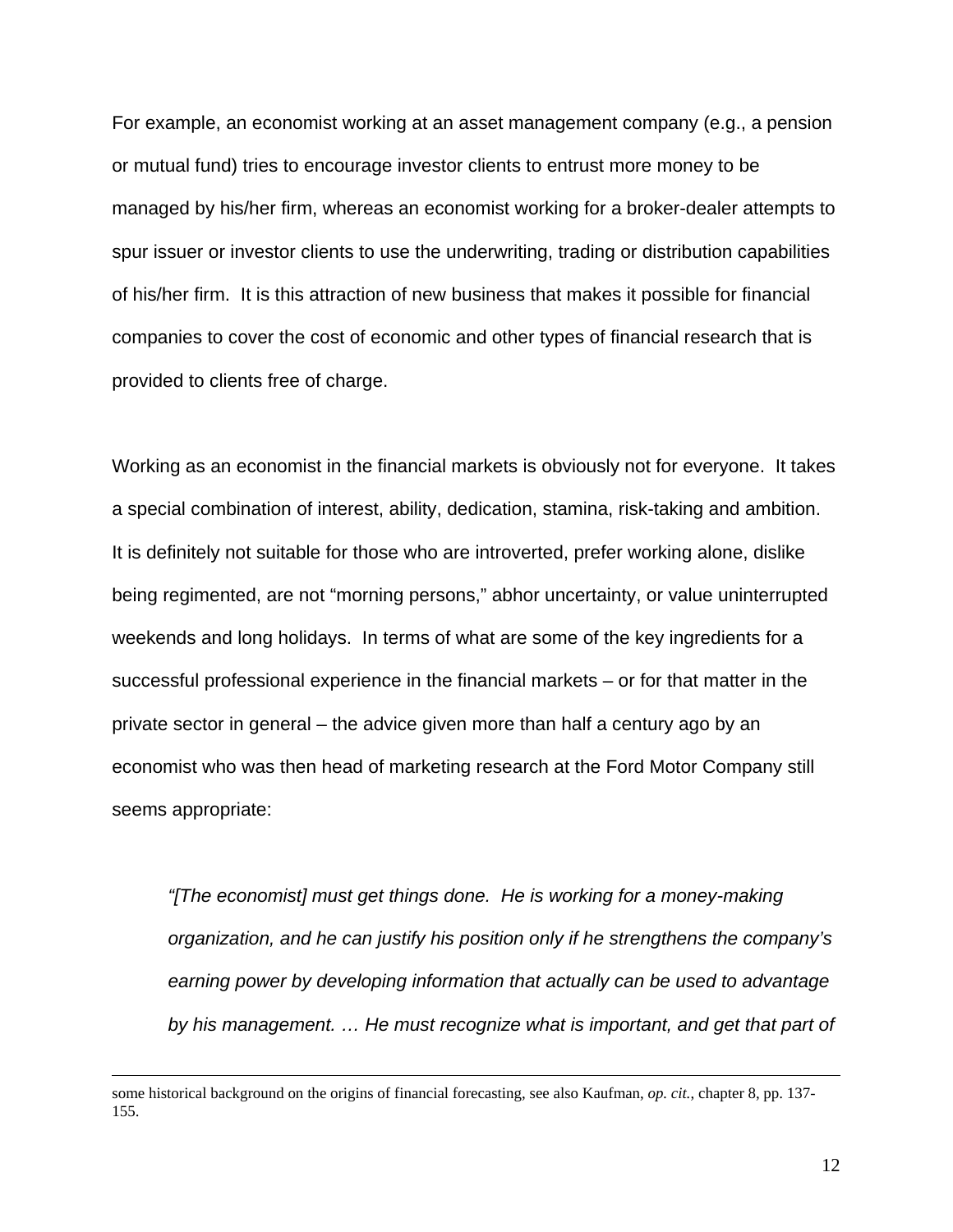*the job done first. He must sense what deserves priority, and operate with a built-in set of urgency ratings that cover the span of his firm's operations. He must observe deadlines. Nothing in business is quite so useless as a beautiful chart and graph presentation proving that last month's decision was right. … It behooves the economist to consider the attention factor – to keep his conclusions simple, and to talk plain language. Finally, he must make strong recommendations. To borrow a slang expression, in business, it's a case of 'Put up or shut up.'"*[16](#page-12-0)

In light of the recent scandals on Wall Street that were mentioned earlier, and which did involve some researchers who as was pointed out were not economists, it seems appropriate to discuss the inherent conflicts of interest that an economist will usually find when working in the financial markets. According to one outside observer,

*"Perhaps the most important [conflict] is the self-imposed intellectual isolation. Among economists in the academic world, as well as for those in government, consultation with one's colleagues is standard operating procedure and considered essential to doing good work. … The contrast on Wall Street is striking. It seems hard to believe, but some Street economists claim not even to know the names of their competitors. There appears to be little or no contact among most of them, professional or social."*[17](#page-12-1)

<span id="page-12-0"></span><sup>16</sup> See R. J. Eggert, "Needed training and opportunities for the industrial economist," *Journal of Farm Economics* (December 1954), pp. 924-925.

<span id="page-12-1"></span><sup>&</sup>lt;sup>17</sup> See George B. Henry, "Wall Street economists: are they worth their salt?," *Business Economics* (October 1989), p. 45.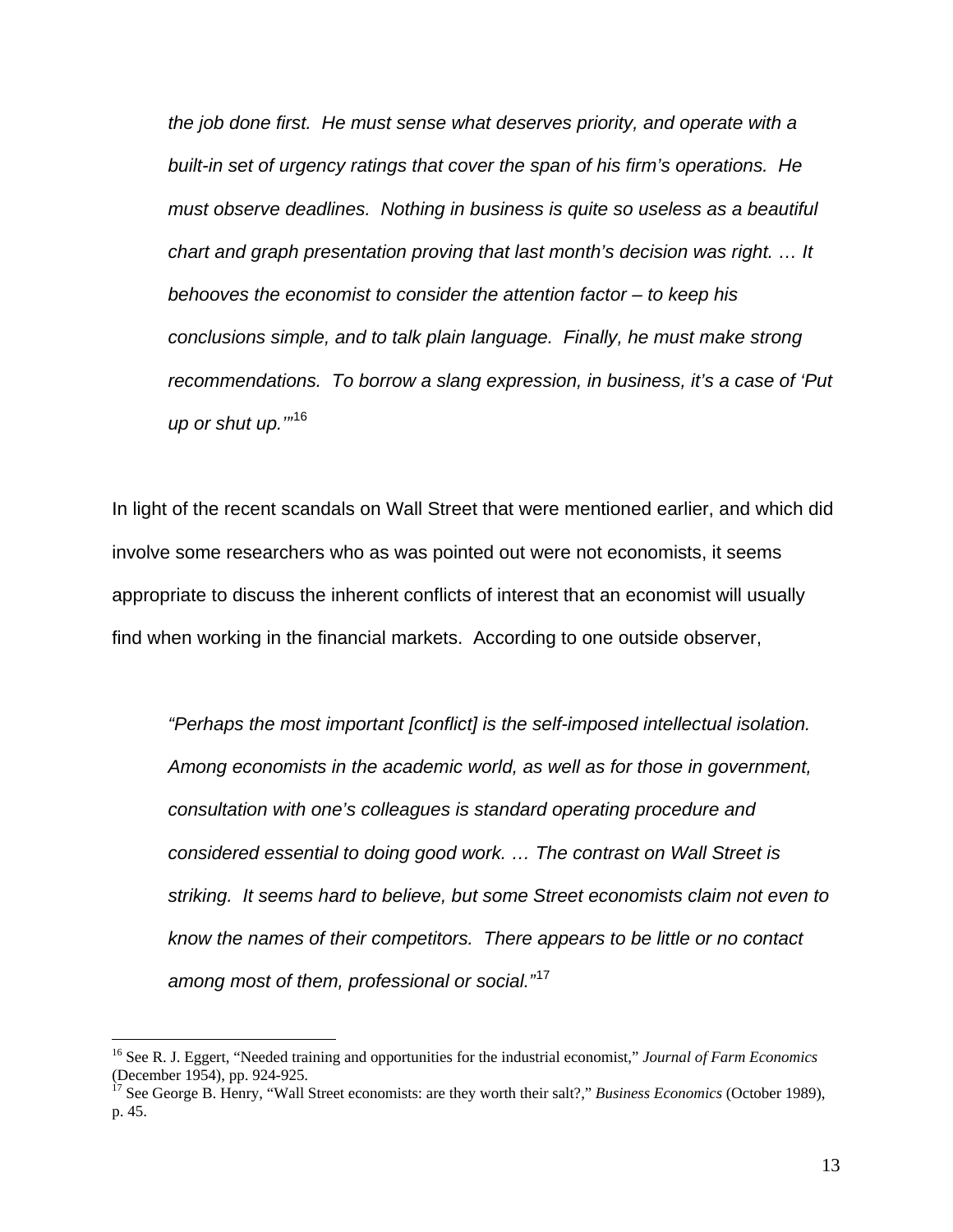In our opinion, while it is true that economic analysts in the private sector generally do not exchange ideas or engage in collaboration with other economists outside their own firm – precisely because they are being paid to come up with original work, and because of the competitive climate that is all around them – it is also true that their work is inspired and enriched by ongoing dialogue with traders, issuers and investors. Said dialogue may not be "intellectual" in nature, but it definitely discourages any potential intellectual isolation on the part of the economists working in the financial markets. After all, they cannot afford to be viewed as being outdated or irrelevant – never mind wrong.

Another conflict inherent in the job is the pressure to have an economic forecast, or at least an opinion, that is different from the consensus – because it will tend to get noticed by clients and the press.<sup>[18](#page-13-0)</sup> Here again, while it is true that researchers have a strong incentive to stand out from the crowd and to gain notoriety for themselves and their firm, it is also true that lasting recognition is awarded only to those who are proven right, and not to those who are merely different. An economist who is always going against the consensus and is usually wrong will surely not be taken seriously by issuers and investors – and probably will be fired by his employer sooner rather than later.<sup>[19](#page-13-1)</sup>

<span id="page-13-0"></span><sup>18</sup> *Ibid*, p. 45.

<span id="page-13-1"></span><sup>&</sup>lt;sup>19</sup> There is evidence that inexperienced analysts are more likely to be terminated for inaccurate forecasts than are their more experienced colleagues, and that controlling for forecast accuracy, they are also more likely to be terminated for bold forecasts that deviate from the consensus. See Harrison Hong, Jeffrey D. Kubik and Amit Solomon, "Security analysts' career concerns and herding of earnings forecasts," *RAND Journal of Economics* (Spring 2000), pp. 121-144.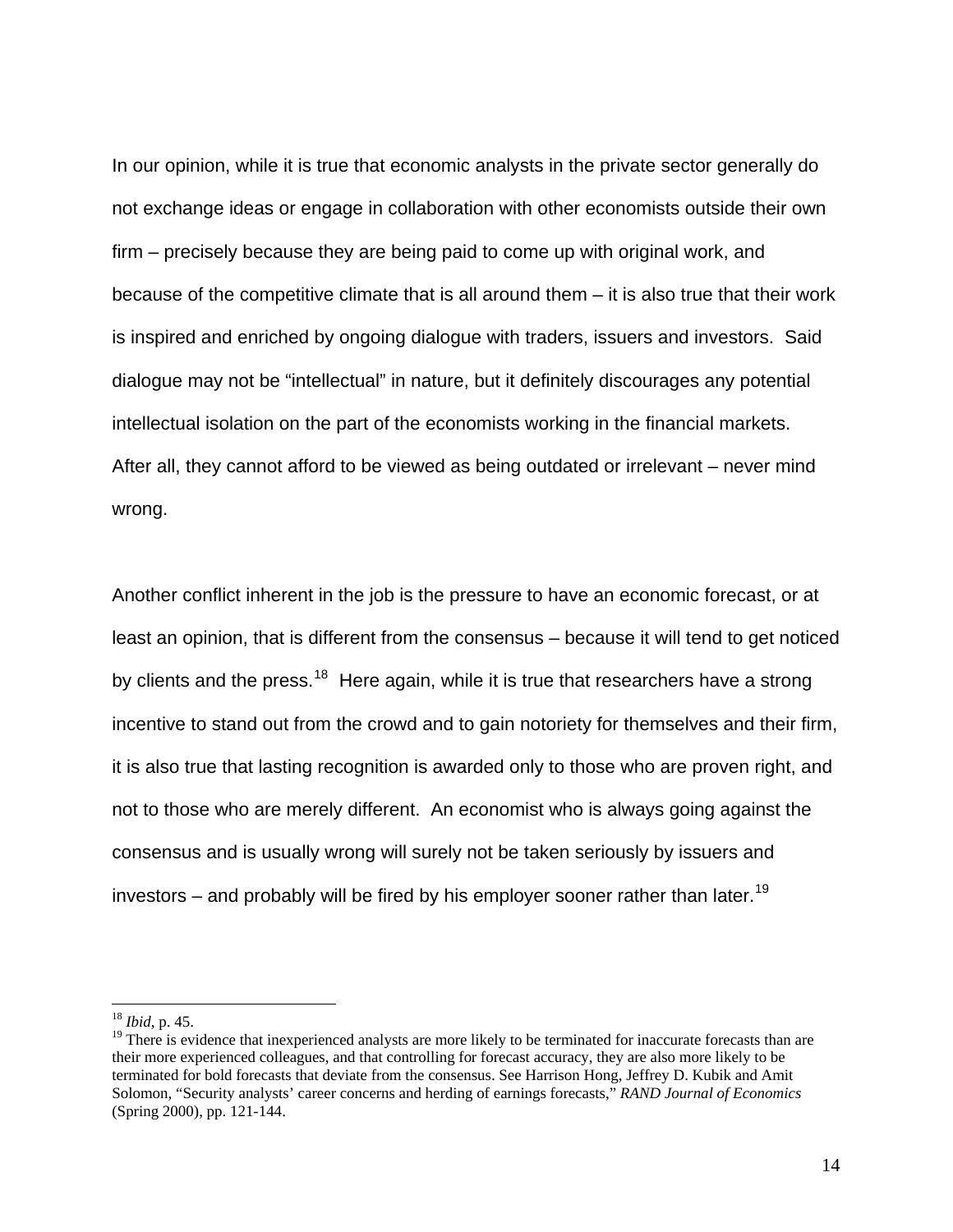Realistically, the most important conflict of interest, as was made evident by the scandals on Wall Street, is that a research analyst will be tempted to be – or will be pressured into being – insufficiently critical about the present and likely future performance of a company or government entity. The conflict is most likely to arise when the analyst's employer does business with the company or government that is the potential target of criticism, and especially when the analyst's compensation is directly or indirectly tied to the profitability of that business relationship. The reason is that many company presidents and ministers of finance do not take kindly to criticism, and they have been known to demand the firing of the analyst in question and to pull business away from financial firms that publish unfavorable research reports – even when analyst criticism proves to be justified.

As mentioned earlier, new rules have been put in place in the US to minimize this kind of conflict of interest, and chances are that similar rules will be adopted in other leading financial capitals. However, even if a research analyst's compensation is no longer tied to the profitability of his employer's relationship with a particular company or government entity, it would be foolhardy for him to ignore the existence of that relationship and to come up with overly critical or pessimistic assessments – even if they are eventually proven correct. Therefore, chances are that industry and economic research published by financial firms will tend to remain biased in favor of the companies and governments being discussed.[20](#page-14-0)

<span id="page-14-0"></span> $20$  Several papers have documented the prevalence of so-called forecast optimism, at least among Wall Street equity analysts. See, for example, Terence Lim, "Rationality and analysts' forecast bias," *Journal of Finance* (February 2001), pp. 369-385; and John C. Easterwood and Stacey R. Nutt, "Inefficiency in analysts' earnings forecasts: systematic misreaction or systematic optimism?," *Journal of Finance* (October 1999), pp. 1777-1797.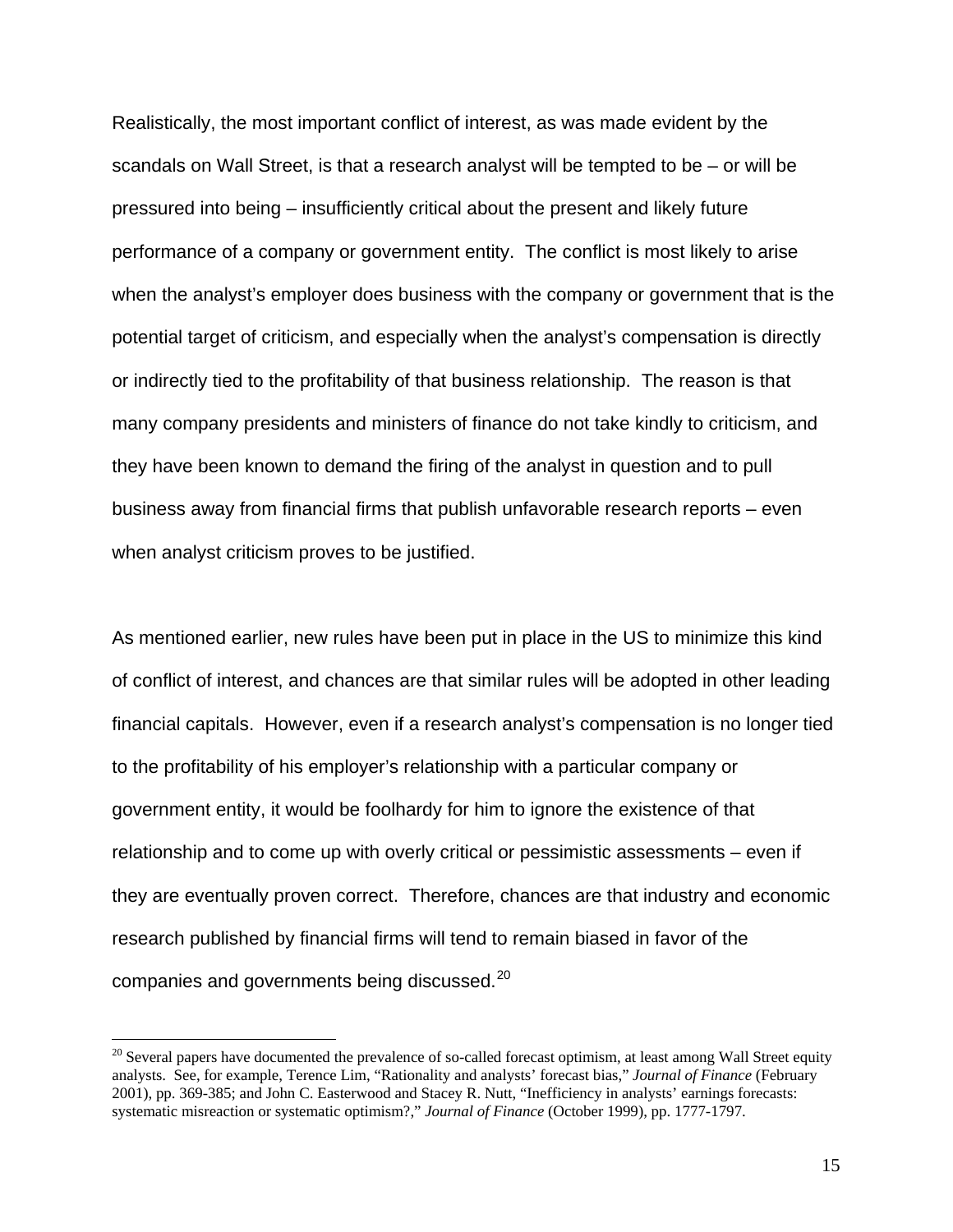#### **Implications for universities in Latin America**

The employment of economists in the financial markets has by now a well-established history, at least in the more advanced countries which have had unfettered financial markets for centuries. In the so-called emerging markets, where the trading of stocks, bonds, commodities and currencies free of government intervention has a much shorter history, job opportunities for economists and other financial analysts have appeared only in the past one or two decades – and usually thanks to US and European financial firms. If universities in Latin America and beyond are to prepare their graduates well for possible employment in the financial industry, there are two suggestions that come to mind.

First, the university curriculum must reflect the fact that English is the universal language of business and finance. At a minimum, students who are contemplating a career in business or financial economics should be told early on that proficiency in written and spoken English is a necessary component of their education. Whether proficiency in English should or should not be a requirement for graduation is debatable, but students ought to know that their horizon of job opportunities after graduation will be widened considerably if they are fluent in English.

Second, the traditional economics curriculum, which is so heavily weighted with courses of a purely theoretical nature, should include at least one offering of a practical nature, namely, a course that teaches students how to monitor, analyze and compare economies. This course ought to show students where to obtain and how to interpret

16